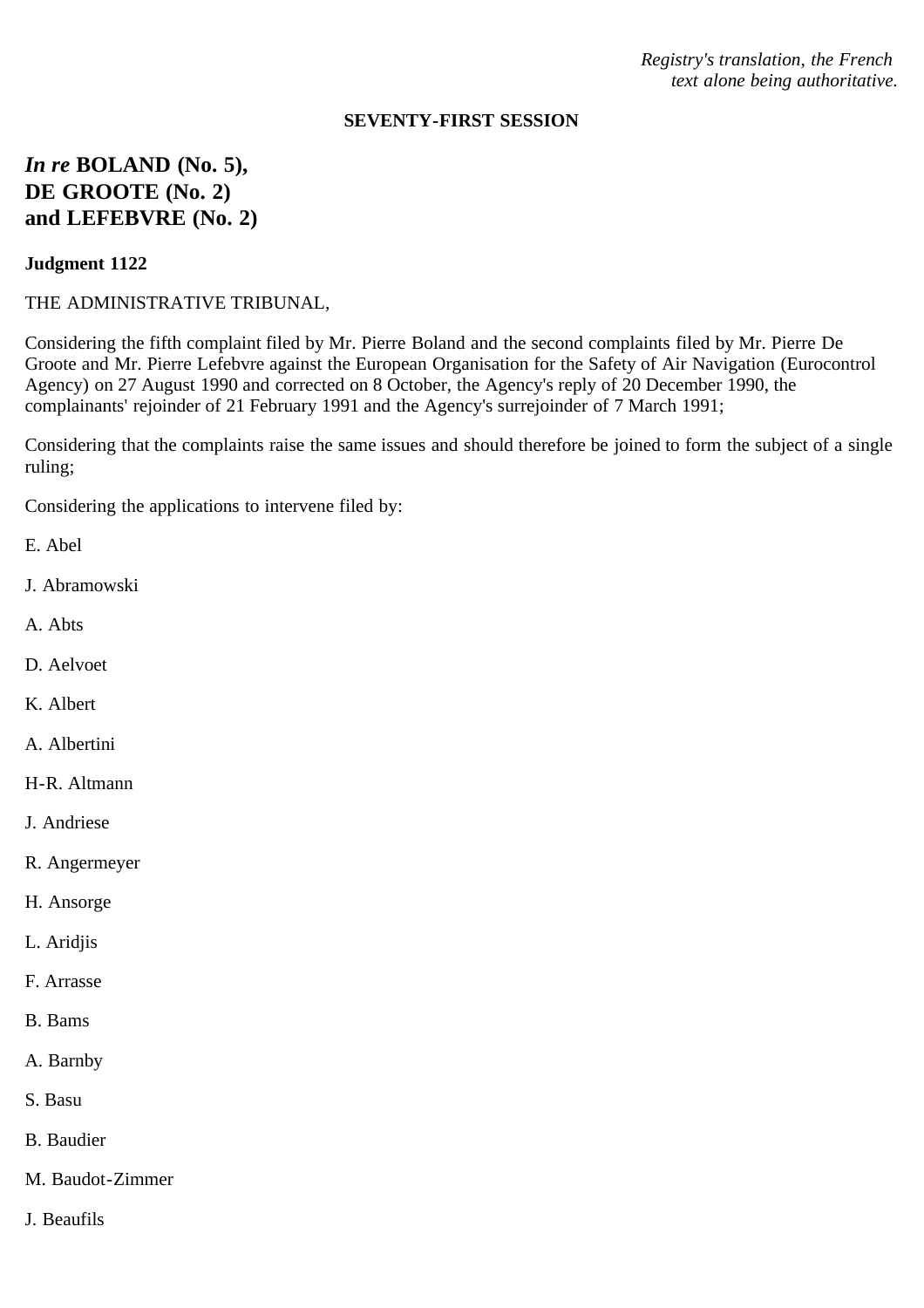- H-W. Becker
- J. Beckers
- B. Bedetti
- D. Bell
- B. Berecq
- H. Bergevoet
- J. Berthommier
- M. Besson
- J. Beyer
- M. Biardeau
- F. Bidaud
- N. Bisdorff
- R. Blau
- L. Bleyens
- B. Bocquillon
- J. Bodar
- H-J. Bolz
- C. Bonadio
- A. Bonne
- H. Bons
- F. Bontems
- A. Booy
- R. Borré
- B. Börrigter
- M. Borsu
- A. Bos
- J. Bouillier-Oudot
- R. Braun
- C. Breeman
- C. Breeschoten
- T. Brennan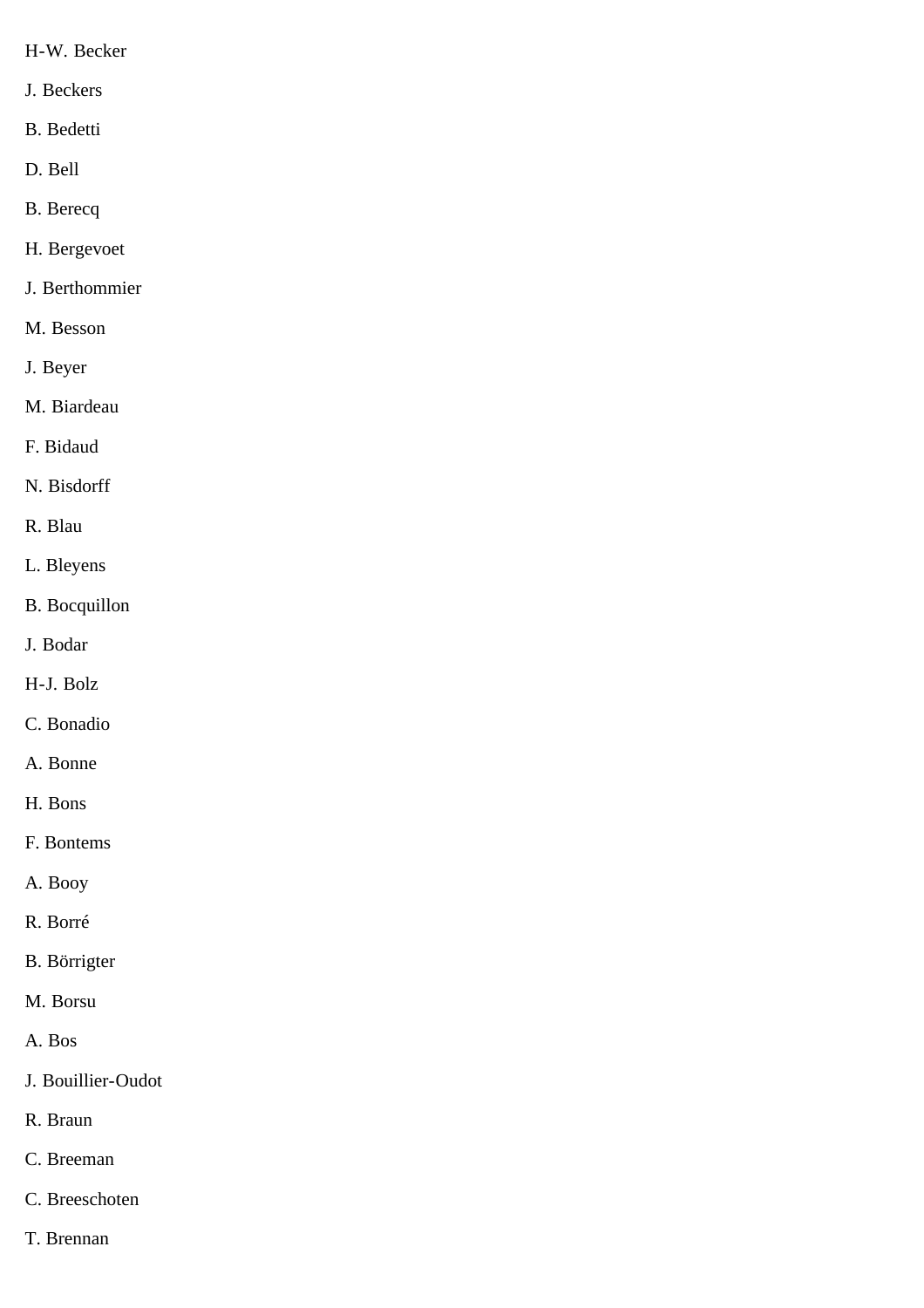- O. Brentener
- V. Brown
- L. Brozat
- M-N. Brun
- H. Buck
- W. Buckschewski
- A. Bulfon
- H. Burgbacher
- F. Caloo
- F. Carrara
- F. Carson
- B. Cassaignau
- L. Cassart
- M. Castenmiller
- R. Celis
- L. Charon
- R. Charpantier
- C. Chauveau
- M. Chauvet
- N. Chichizola
- P. Chudant
- W. Claessens
- L. Clarke
- N. Clarke
- G. Coatleven
- C. Collignon
- J. Collignon
- M. Coolen
- E. Corsius
- J-M. Cosyns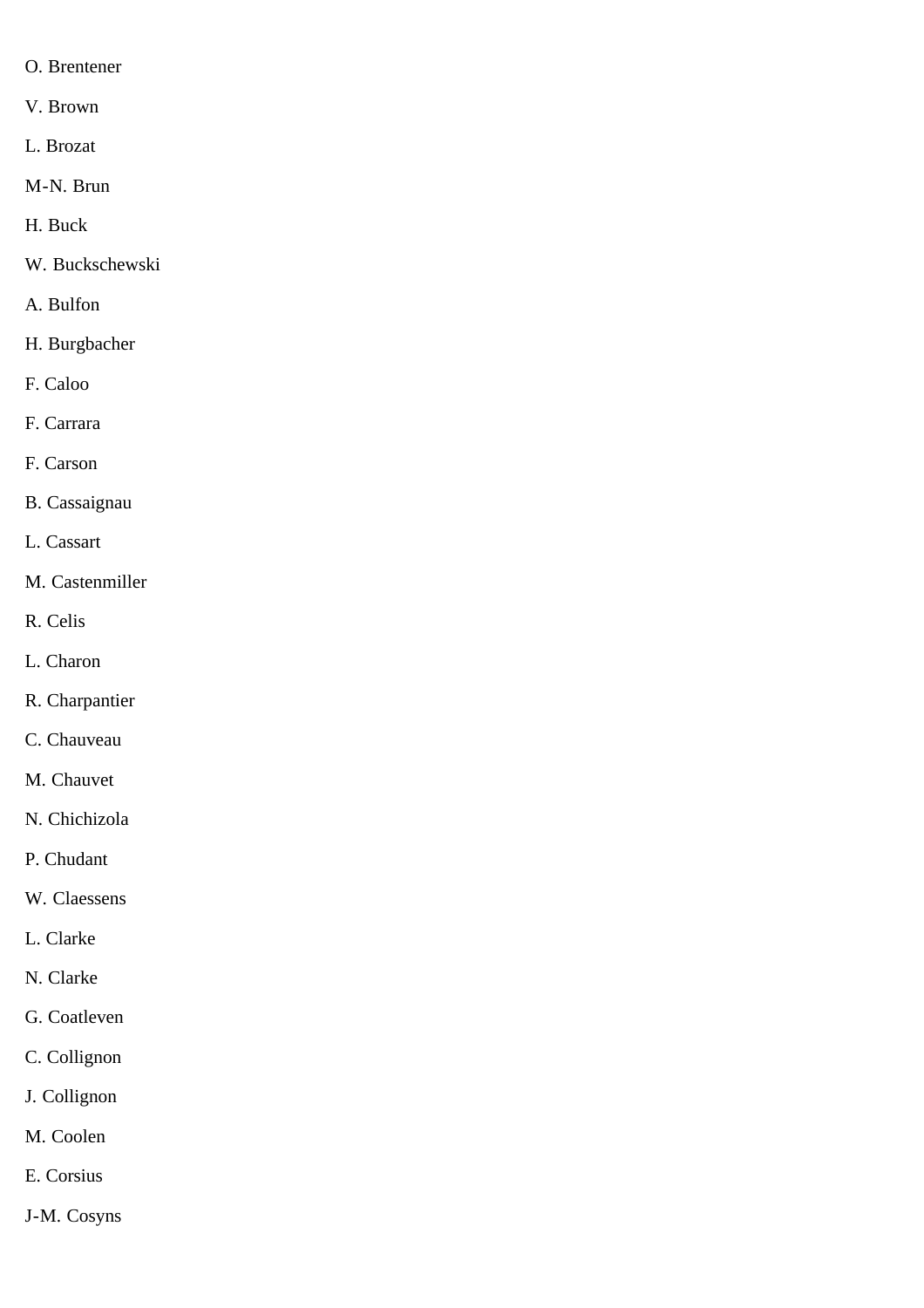- P. Cracco
- P. Crick
- A. Cuveliers
- H. Czech
- P. D'Haese
- M. Da Silva
- C. Dagneau
- F. Dahlbuedding
- F. Daly
- D. Danaux
- H. Dander
- B. Darke
- H. David
- P. David
- A. Davister
- V. Day
- J. De Beurs
- W. De Boer
- J-M. De Boever
- J. De Keukelaere Meyer
- P. De La Haye
- J. De Lange
- M. De Ligne
- W. De Love
- A. De Monte
- J. De Poorter
- I. De Riemaeker Luppens
- L. De Schepper
- A. De Vos
- J. De Winter
- P. De Zeeuw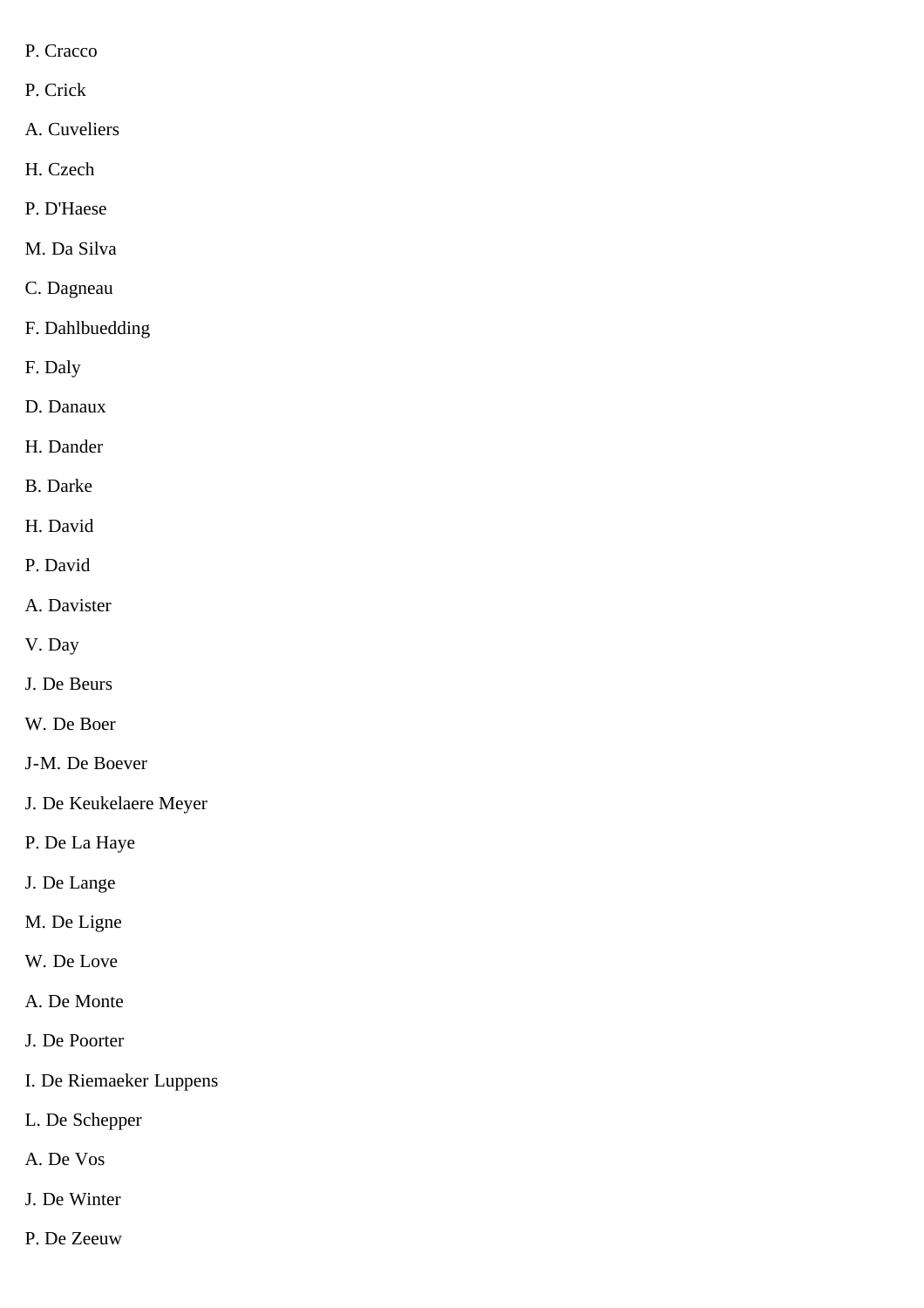- J-M. Debouny
- G. Debruyn
- J. Decarnière
- J-M. Dechelle
- C. Degenaar
- J. Degrand
- R. Dehouwer
- H. Delachaux
- J. Delwarte
- P. Demelinne
- J. Demesmaeker
- W. Depouillon
- J. Dessart
- E-M. Deter
- F. Detienne
- F. Devillières
- H. Devry
- V. Dick
- J. Dickmann
- P. Domogala
- D. Dörr
- J. Douplat
- J. Doyle
- L. Driessen
- G. Drost
- E. Dubiel
- S. Dubuisson
- D. Dugailliez
- F. Dupont
- M. Durasse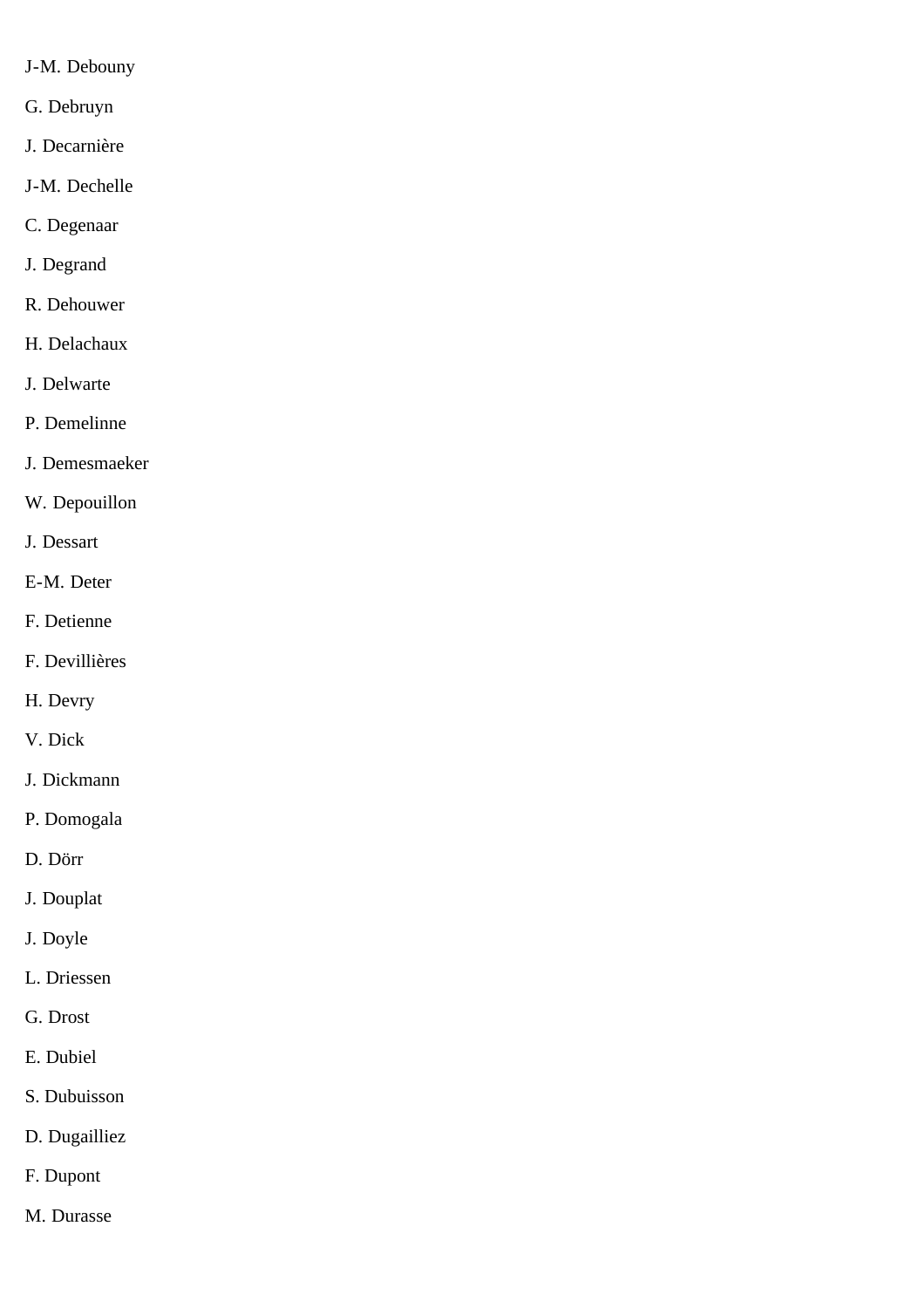- U. Eckert
- C. Edeb
- D. Edgerton
- P. Emering
- R. Engels
- H. Englmeier
- A. Enright
- R. Erdmann
- C. Esslemont-Richez
- I. Evans
- R. Evans
- H. Evers
- H-J. Exner
- T. Fagulha
- G. Fairfax Jones
- M. Falk
- G. Falkenstein
- J. Falkingham
- Y. Fauchot
- F. Faurens
- U. Feldner
- A. Feyder
- R. Feyens
- J. Fiers
- R. Fisch
- J-L. Flament
- P. Flick
- J-P. Florent
- M. Fontaine
- G. Fortin
- J. Fortin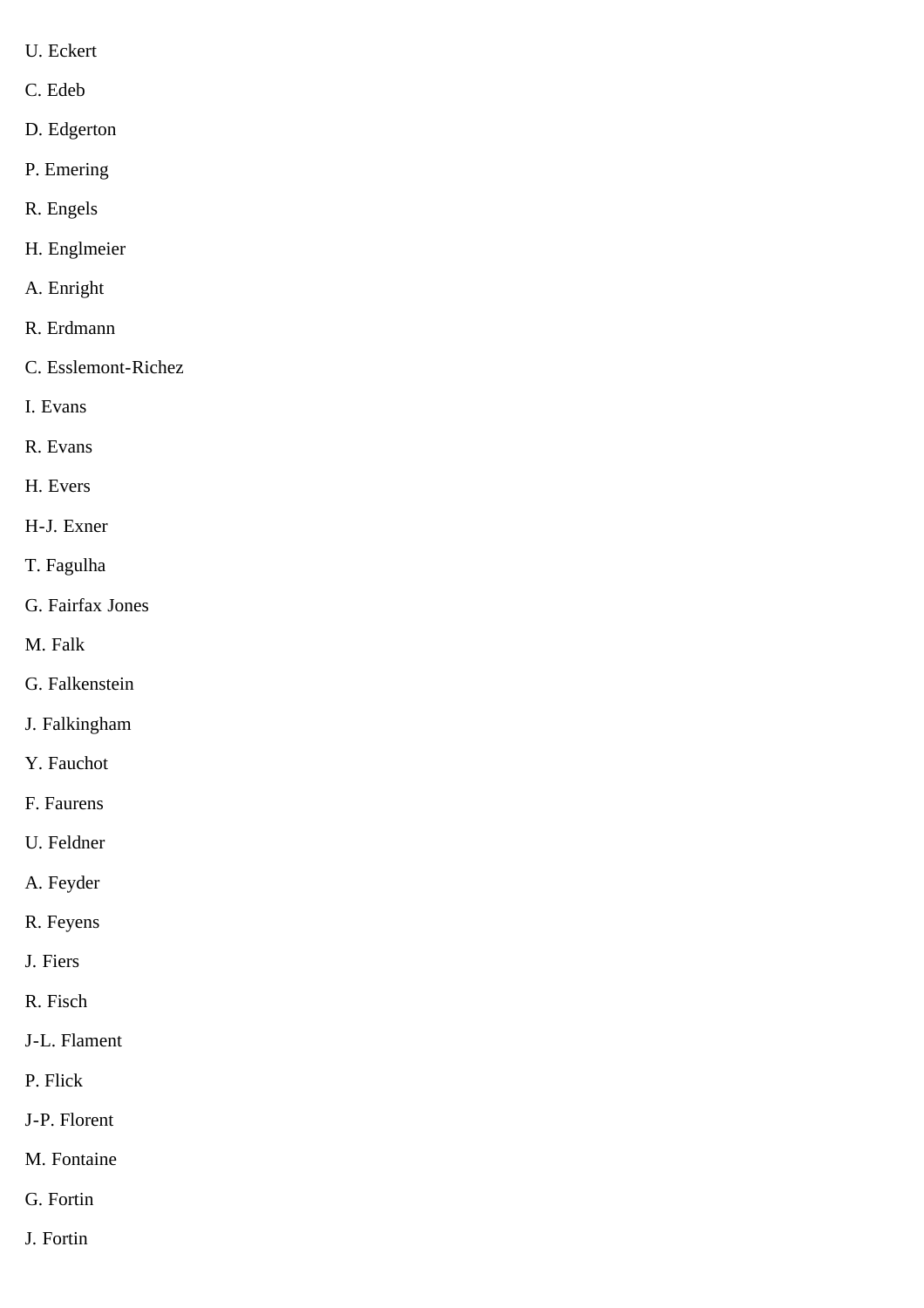- J-P. François
- Y. François
- G. Frost
- J. Frusch
- C. Fuchter
- G. Gabas
- C. Galeazzi
- M-T. Garzend
- G. Gaveau
- G. Gaydoul
- F. Gehl
- O. Geigner
- A. Geirnaert
- M. Gérard
- M. Germans
- L. Geurten
- M-T. Gilles
- R. Gillis
- K. Glover
- J-P. Godde
- I-D. Goossens
- D. Gordon
- W. Gorlier
- L. Götting
- H. Göttling
- W. Göttlinger
- M-J. Graas
- M. Grebien
- W. Gribnau
- R. Grimmer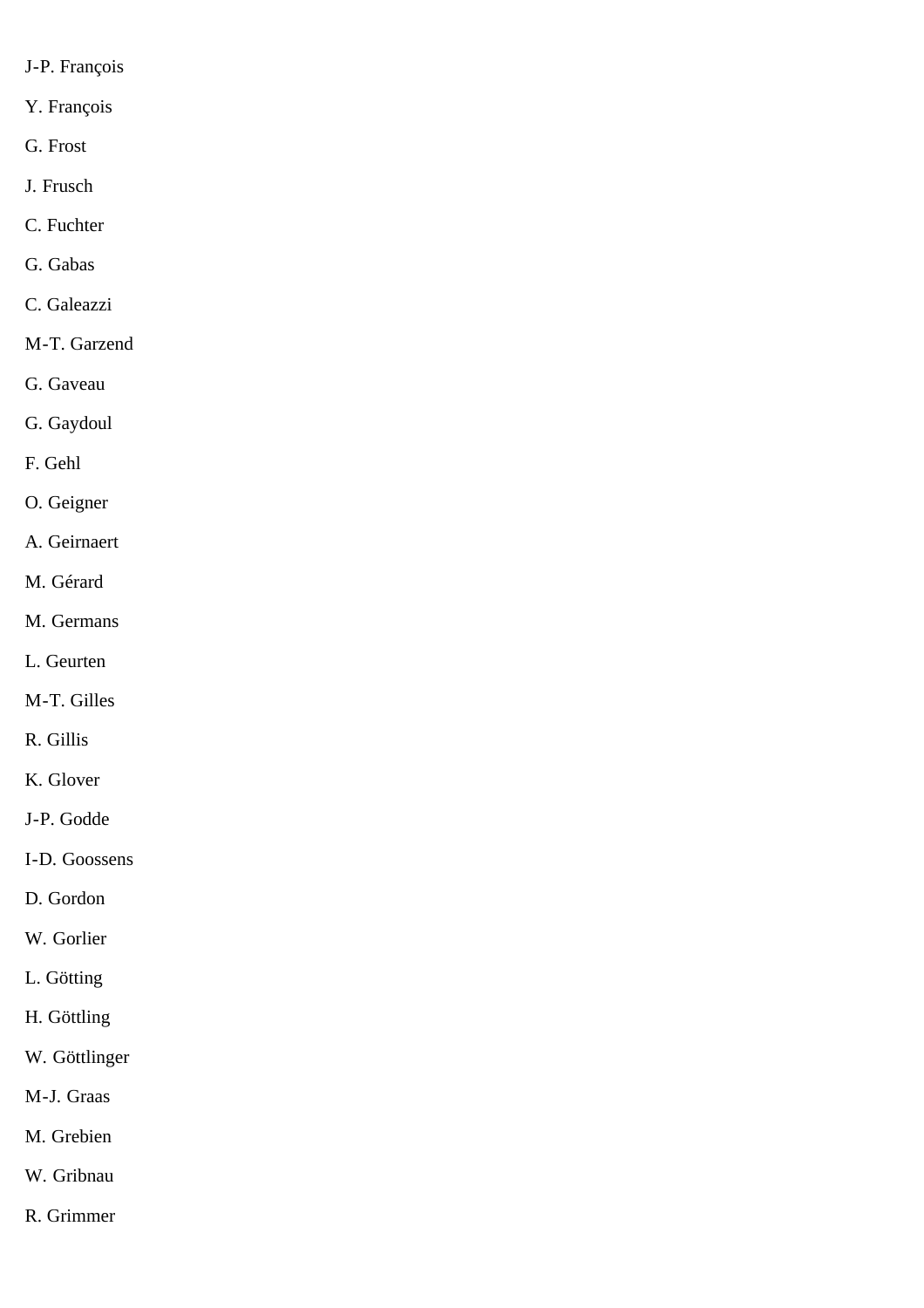- E. Groschel
- A. Gruenewaelder
- M-T. Guérin
- T. Guldemont
- A. Guyot
- K. Haage
- W. Haarmann
- J. Haine
- J. Haines
- C. Hantz
- G. Harel
- H. Hauer
- D. Hedley
- H. Heepke
- J. Hein
- G. Heinz
- J. Heller
- G. Hembise
- G. Hepke
- E. Heppner
- H. Herbert
- H. Hering
- H-J. Hermanns
- M. Hervot
- R. Hess
- M. Hitchcock
- E. Hochstein
- G. Hody
- H-J. Hoeld
- E. Hofmann
- G. Horsman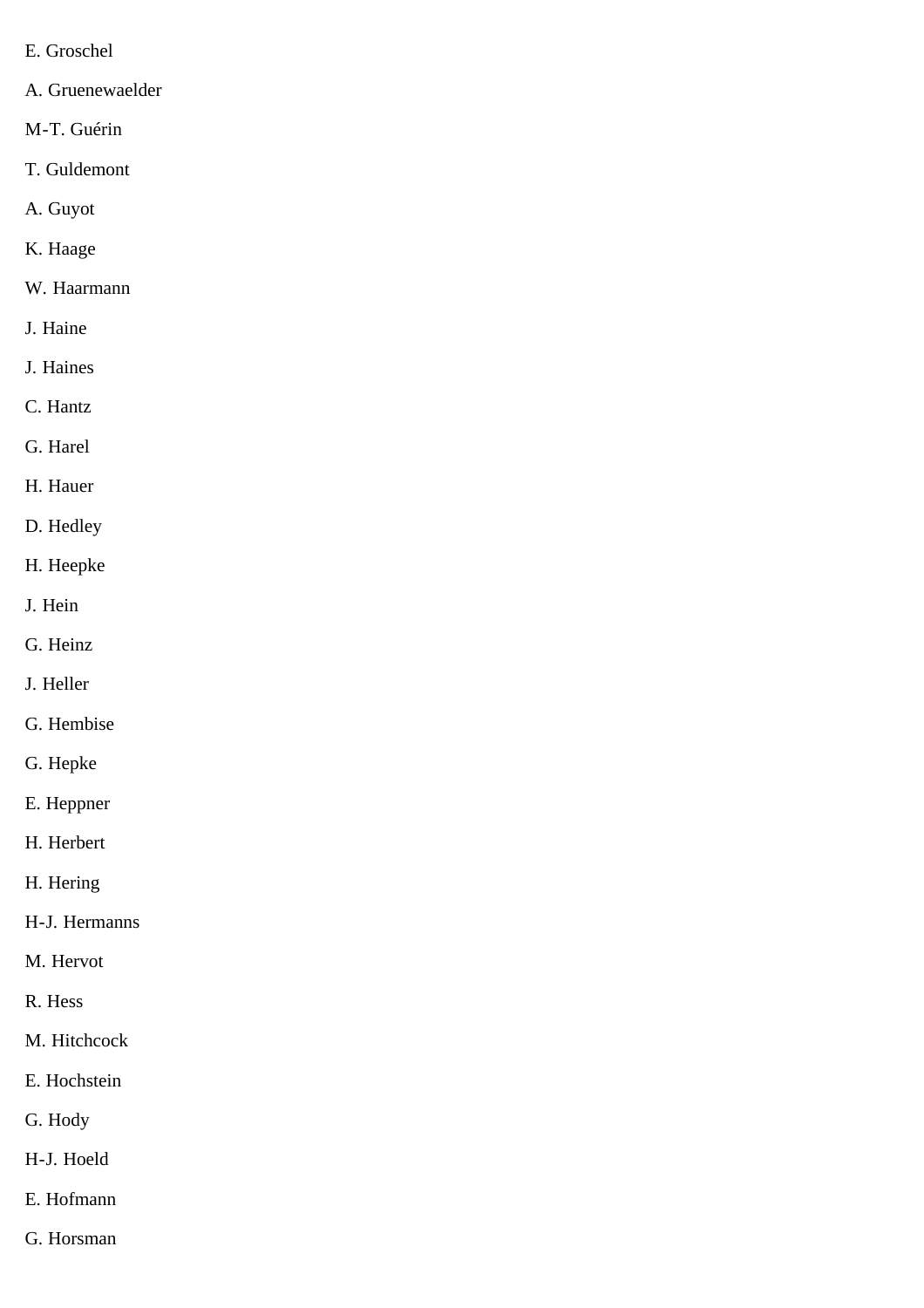- G. Hostyn
- J. Hougardy
- E. Huebsch
- H. Huizer
- Marcel Jacobs
- Matheus Jacobs
- W. Jagemann
- E. Jamez
- R. Janssens
- S. Janssens-Verreth
- F. Joris
- A. Jourdain
- K-D. Jung
- P. Kaisin
- A. Kalkhoven
- H. Kaltenhäuser
- G. Karran
- L. Kelly
- N. Kieffer
- W. Klaes
- G. Klawitter
- H. Klos
- U. Kluvetasch
- T. Knauss
- J. Koch
- H. Koot
- F. Krella
- L. Kroll
- J. Kuijper
- H. Kunicke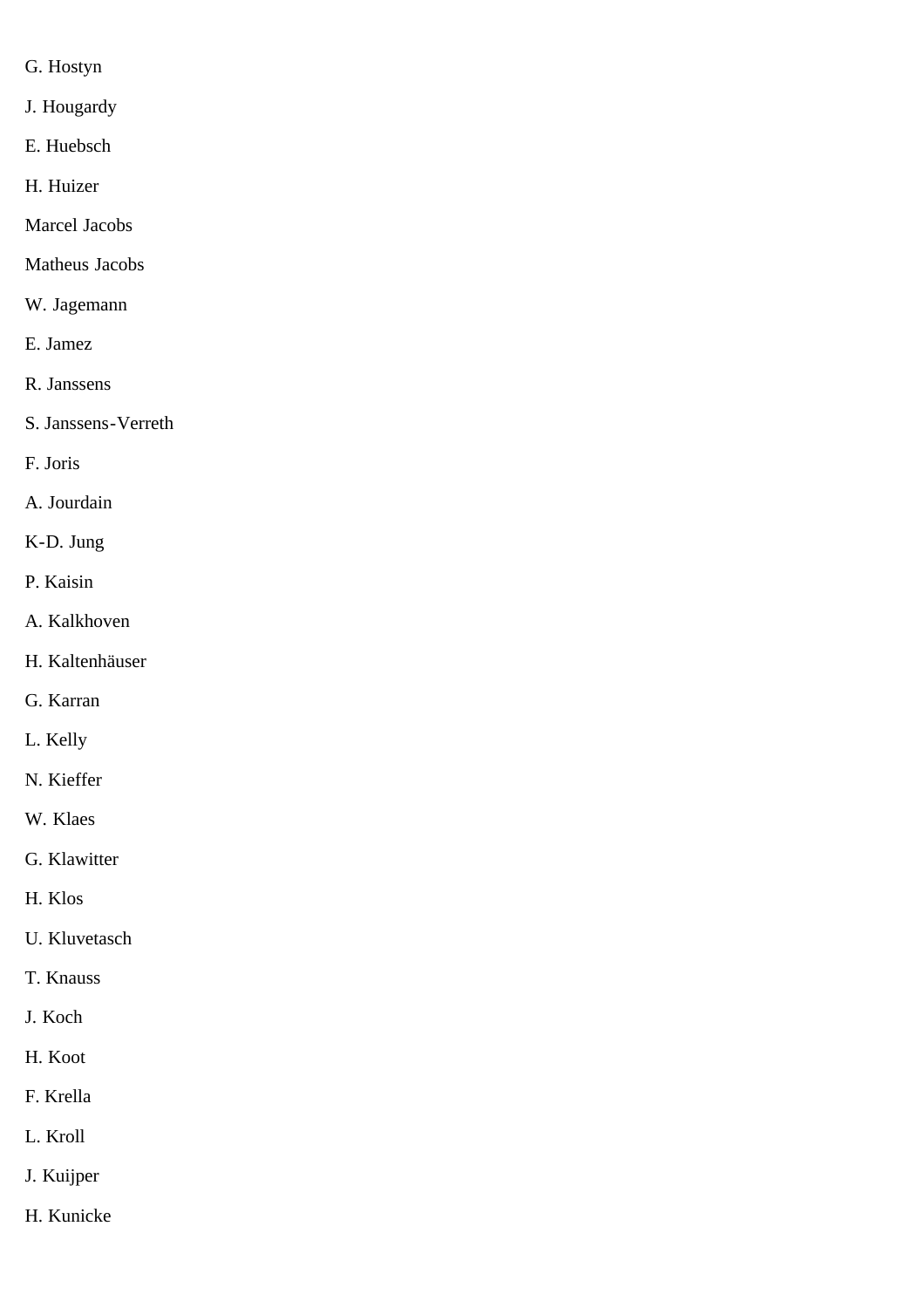- M. Laine
- G. Lambert
- L. Lambrechts
- L. Lang
- P. Lascar
- D. Laurent
- G. Lauter
- C. Leclerc
- J. Leclère
- M-C. Leduc
- Y. Lefèbvre
- F. Legrand
- W. Leistico
- E. Lejeune-Dirichlet
- L. Lelarge
- W. Lembach
- M. Lenaerts
- M. Lenglez
- J. Lenzi
- Y. Leroux
- C. Licker
- D. Liesert
- A. Lieuwen
- H. Liss
- W. Lockner
- L. Loeser
- R. Lucas
- W. Lumpe
- J. Maes
- P. Maes
- J. Mager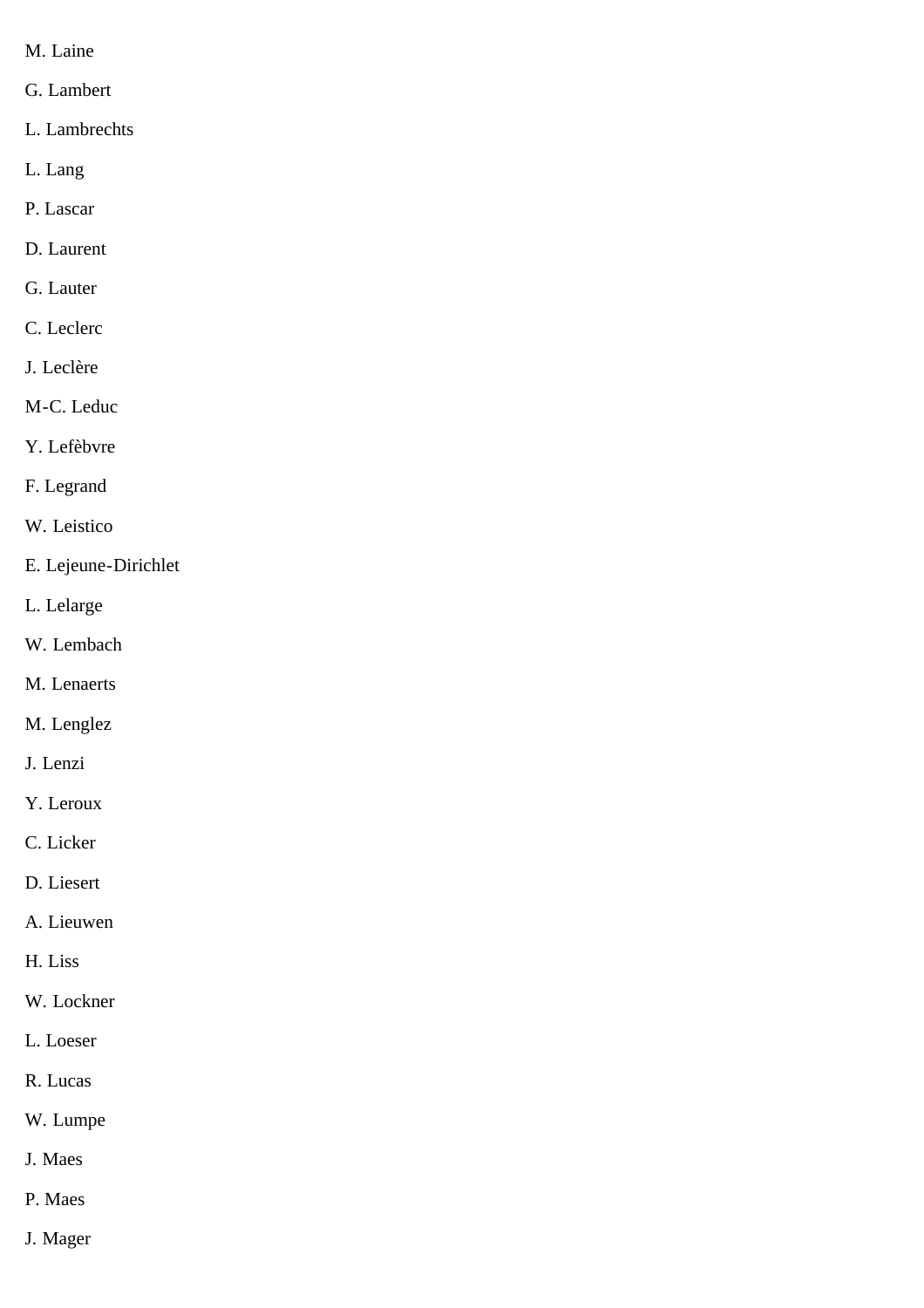- S. Mahony
- D. Maillet
- J-P. Majerus
- R. Maloney
- B. Marschner
- C. Martens-Servaes
- J. Martin
- J. Martins dos Santos
- C. Massie
- C. Massinon
- G. Mathieu
- M. Mathieu
- D. Mauge
- P. Maurus
- E. McCluskey
- J. McNeill
- P. Meenhorst
- N. Mehrtens
- C. Meier
- A. Meloen
- J. Meredith
- E. Merklinger
- W. Mesman
- E. Meyenberg
- B. Meyer
- B. Michaux
- M. Minner
- M. Mommers
- P. Montenez
- A. More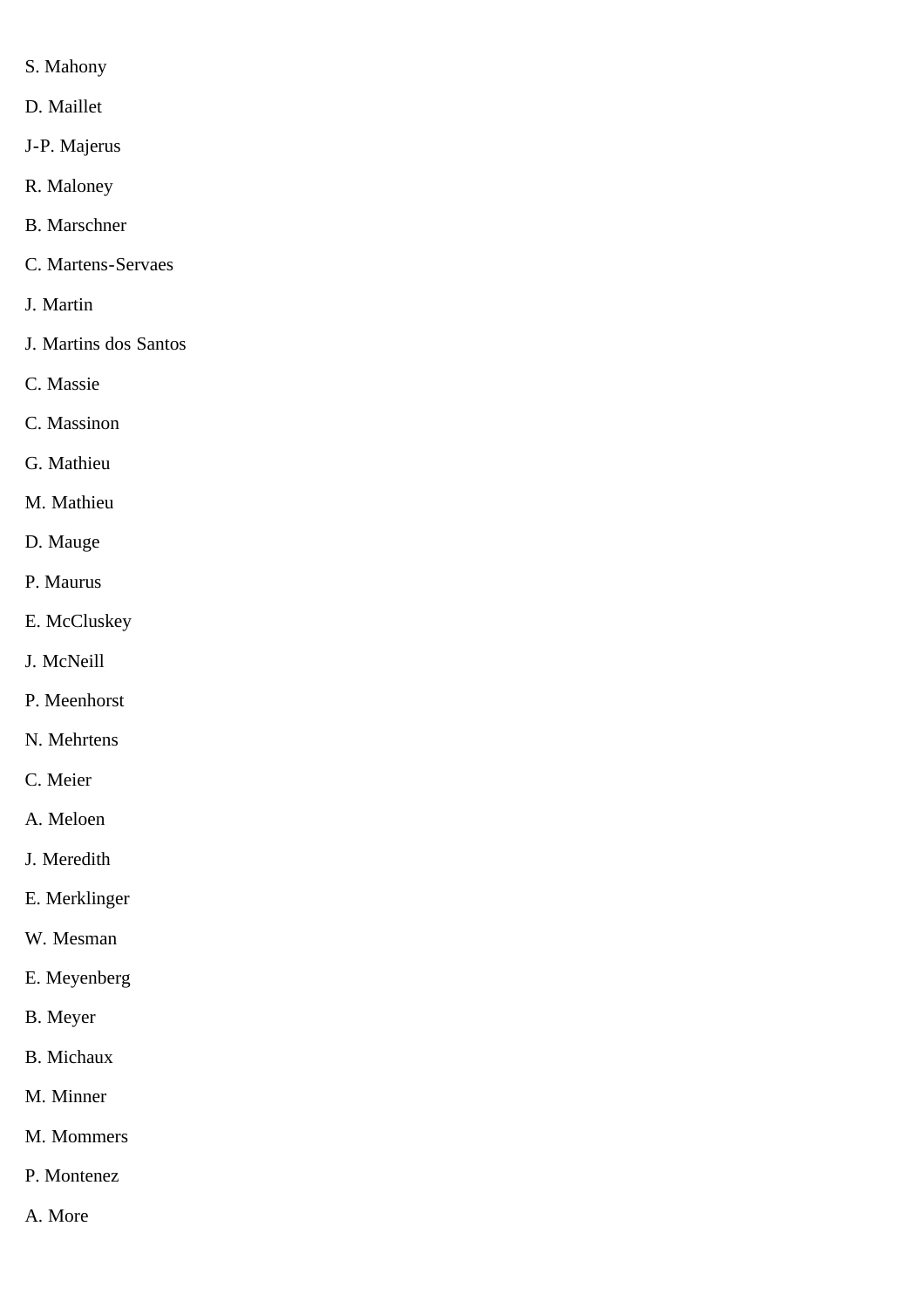- R. Mühlstroh
- B. Neher
- C. Nelissen
- H. Neumann
- M. Nicolay
- C. Niesing
- A-M. Nieuweling
- J. Nuyt
- L. Olivier
- G. Ostertag
- J. Oury
- H. Parvais
- K-U. Pawlicz
- G. Peerbooms
- B. Peeters
- P. Peeters
- R. Peiffer
- R. Perry
- M. Pesty
- C. Petit
- E. Petit
- P. Petitfils
- W. Petter
- A. Peyrat
- V. Pfeiffer
- P. Philips
- E. Phillips
- M. Picard
- J-F. Pieri
- R. Pierrard
- C. Poinsot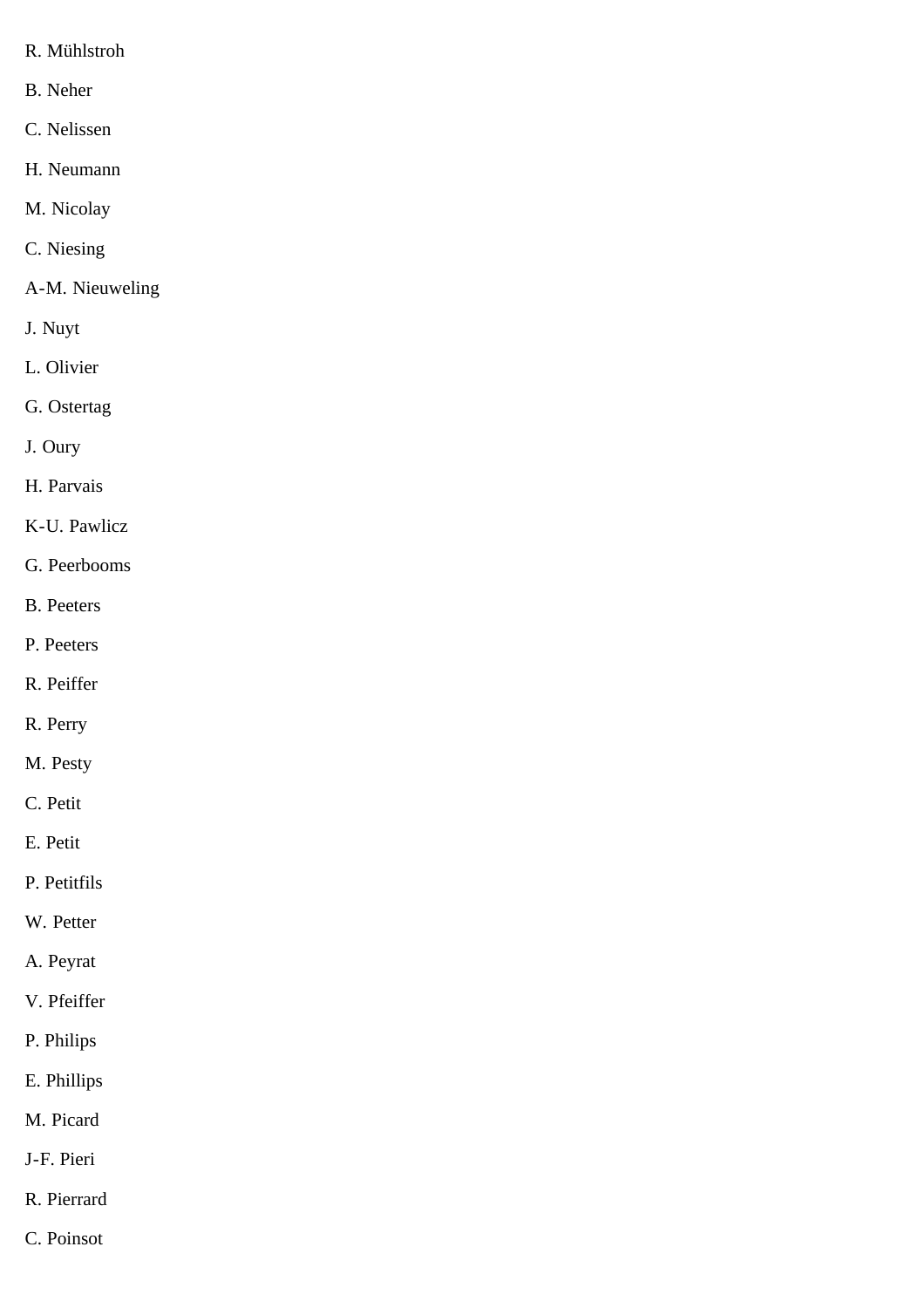- J-M. Pomeret
- M. Pommez
- P. Praet
- V. Priplata
- J. Prochasson
- C. Prosser
- M. Prosser
- B. Puthiers
- L. Putz
- L. Rabozée
- J. Raes
- M-C. Ragot
- H. Rakete
- M. Reck
- J-L. Renteux
- J-J. Richer
- A. Ritchie
- G. Riu
- C. Robijns
- M. Roebroeck
- J. Roelofsen
- J. Ronk
- G. Rossignol
- F. Roth
- J. Roulleaux
- G. Roumajon
- E. Rousée
- J-M. Roussot
- J-P. Rue
- B. Runacres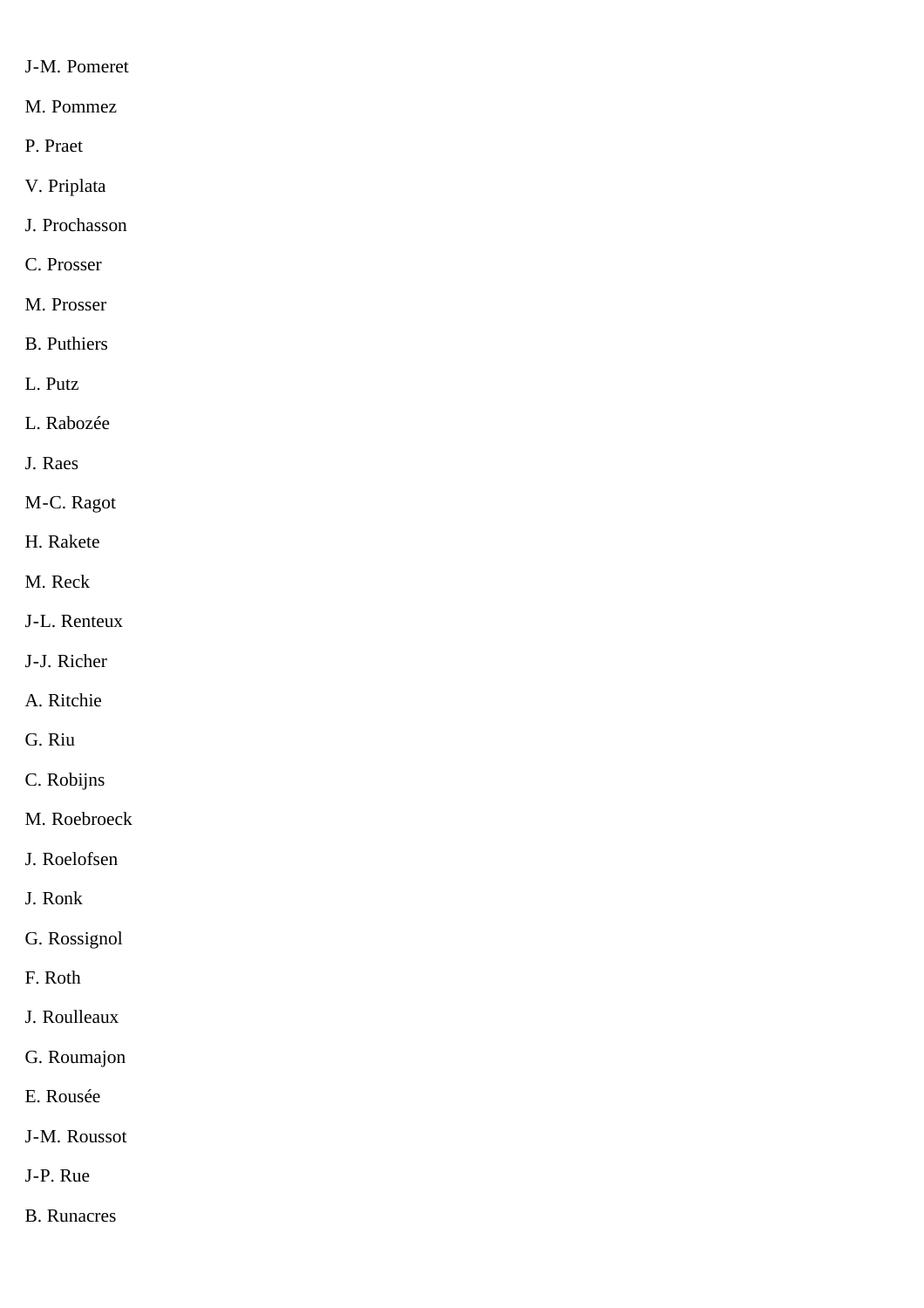- Alain Rutherford
- Alexander Rutherford
- J-C. Salard
- R. Sampoux
- P. Sargent
- J-J. Sauvage
- J. Sawtell
- G. Scheltien
- J. Scheu
- J. Schiettekatte
- P. Schmutz
- G. Schneider
- H. Schneider
- U. Schoeke
- G. Schoeling
- M. Schoeling-Veys
- K. Scholts
- J. Schraa
- H. Schroeter
- A. Schuh
- M. Schwaller
- K. Seipke
- A. Sena
- M. Severac
- K. Seybold
- W. Sieg
- L. Sillard
- W. Sillevis
- G. Sizun
- F. Skerhut
- P. Slingerland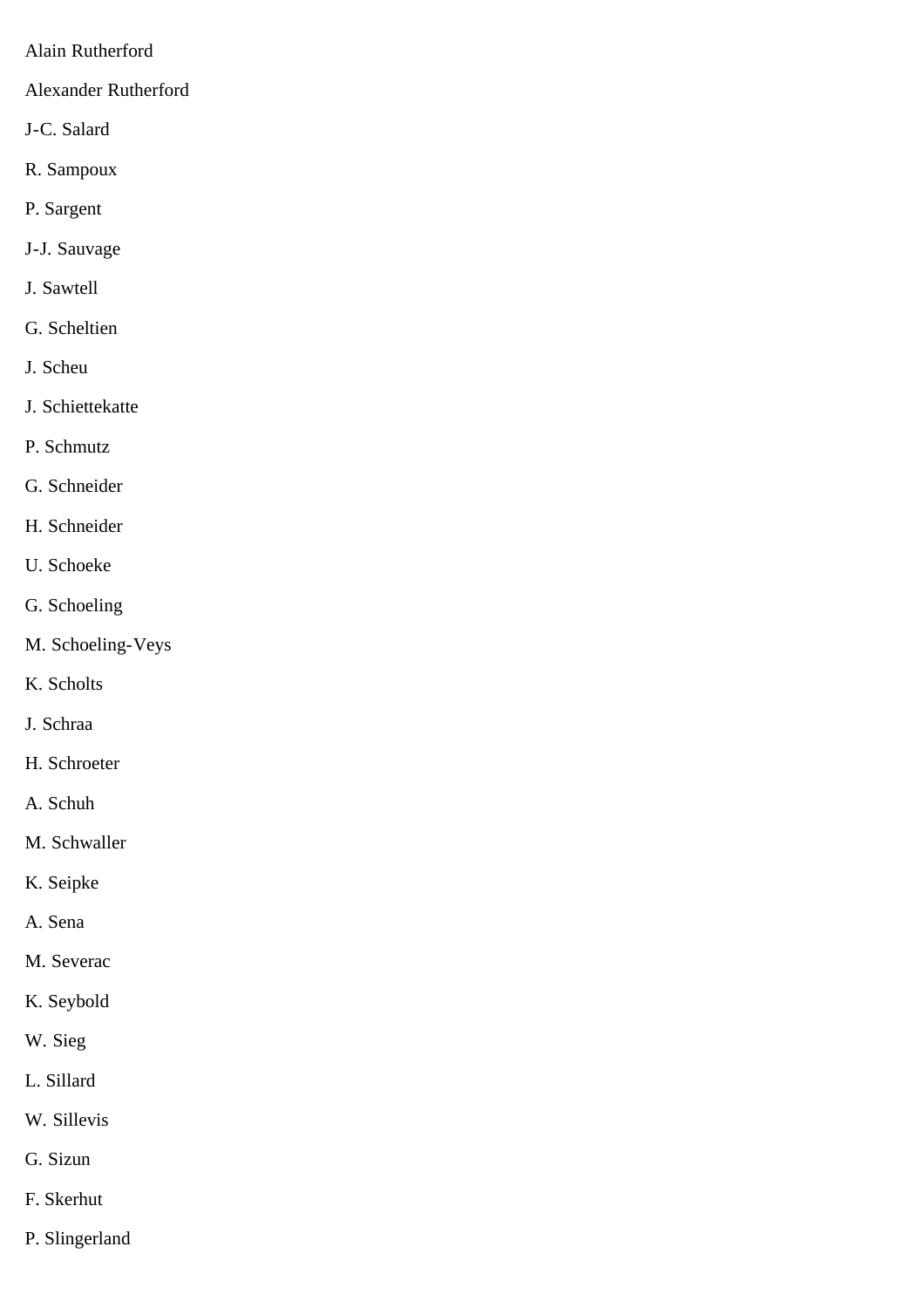- P. Smith
- L. Smulders
- M. Sneyers
- E. Soehnle
- J. Sondt
- D. Spragg
- S. Starlander
- B. Stefens
- F. Steijns
- E. Steiner
- W. Steiner
- A. Stickland
- J. Storms
- E. Stuhlsatz
- A. Sunnen
- B. Swinnen-Stappaerts
- A. Talboom
- E. Talboom
- E. Tant
- E. Taylor
- R. Thacker
- J. Thiecke
- J-P. Thiel
- A. Thill
- R. Tielemans
- H. Tielker
- J. Timmermans
- C. Tovy
- J-C. Tumelin
- M. Turcan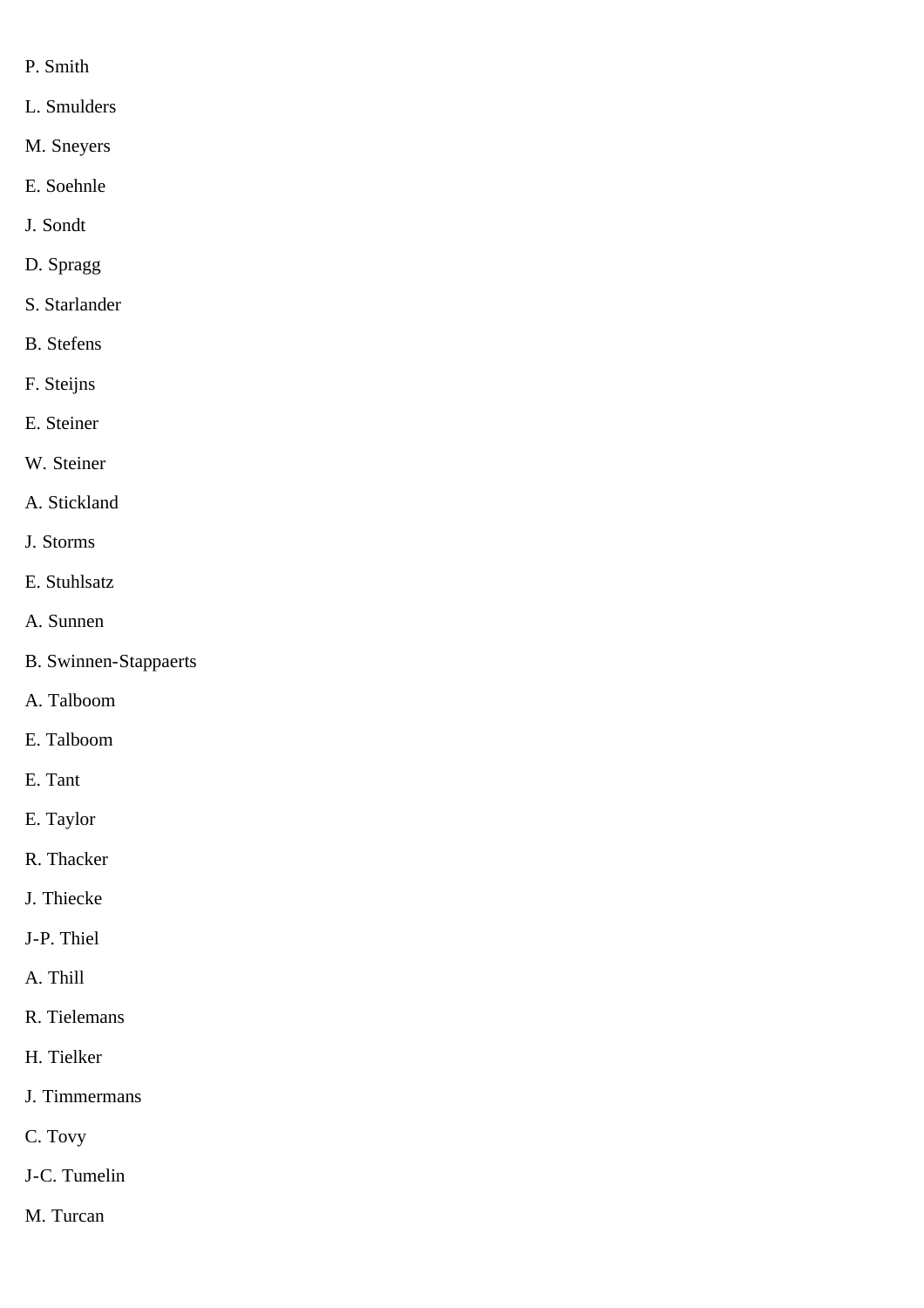- R. Ueberhofen
- J. Uhl
- A. Urlings
- V. Vachiery
- B. Valdenaire
- J. van Belle
- G. van Campenhout
- R. van Cauwelaert
- H. van De Vorst
- A. van Den Broeck
- E. van Den Heuvel
- C. van Der Flier
- M. van Der Sluis
- G. van Dijk
- A. van Dooren
- S. van Dronkelaar
- J. van Eck
- E. van Eupen
- T. van Hal
- M. van Hemelrijck
- F. van Landuyt
- A. van Loveren
- J. van Raayen
- J. van Riemsdijk
- T. Vandamme
- H. Vanden Bosch
- C. Vandenberghe
- B. Vandenberghe-Vaury
- J-P. Vanderspikken
- D. Vanderstraeten
- E. Vanschönwinkel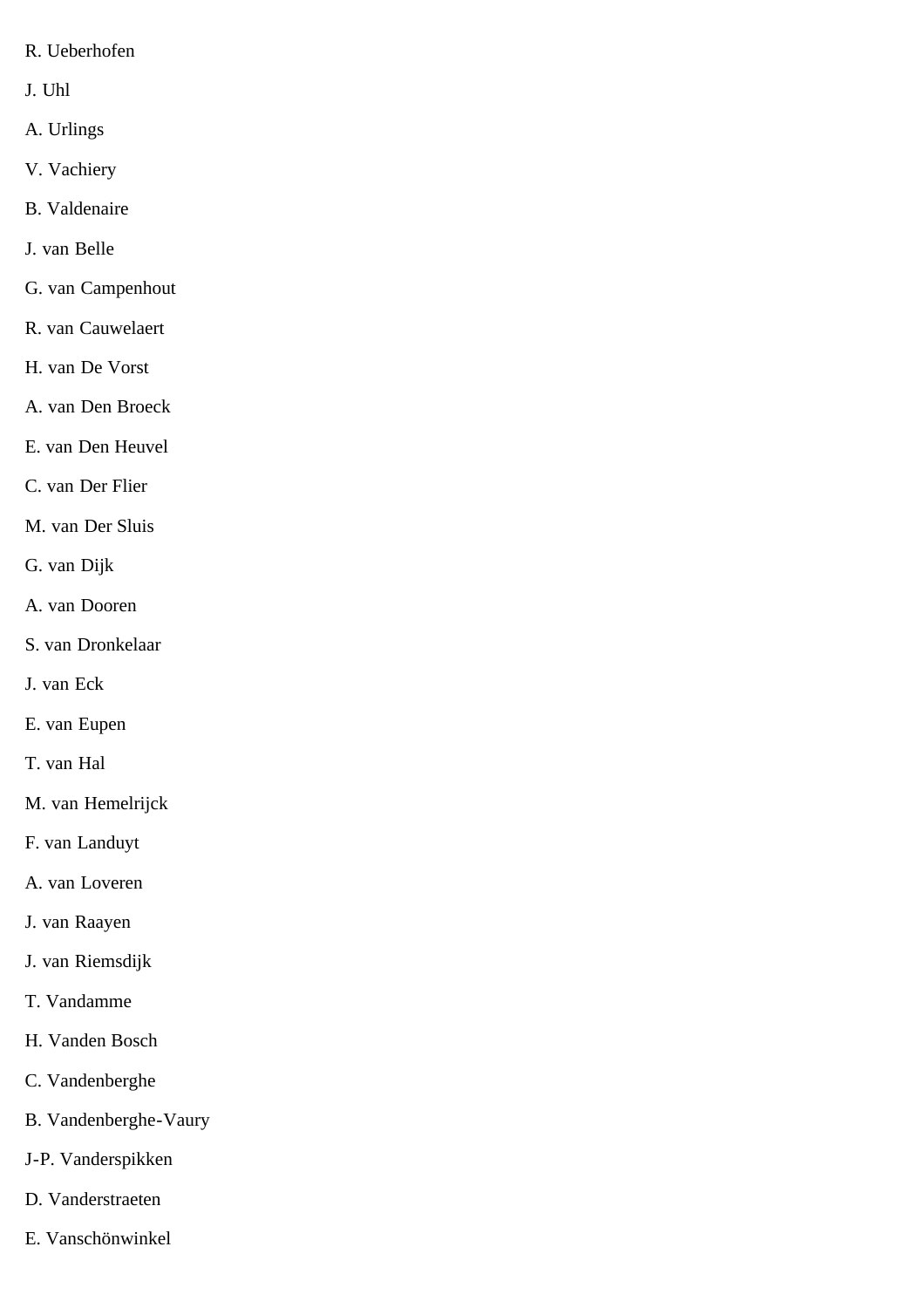- M. Vatinel
- K. Vent
- P. Vercruijsse
- P. Vergauts
- F. Vergne
- J. Verlinden
- H. Vermaesen
- F. Vermoesen
- M. Verschelden
- L. Verwilst
- W. Viertelhauzen
- Y. Viroux
- P. Visser
- C. Vodak
- J-C. Vollant
- N. Vrancken
- E. Vreede
- F. Wagner
- W. Warner
- E. Watkins
- J. Watson
- H. Weis
- G. Wendling
- F. Werthmann
- P. Wildey
- M. Wildner
- R. Wilkening
- J-P. Willox
- D. Winkler
- F. Wissink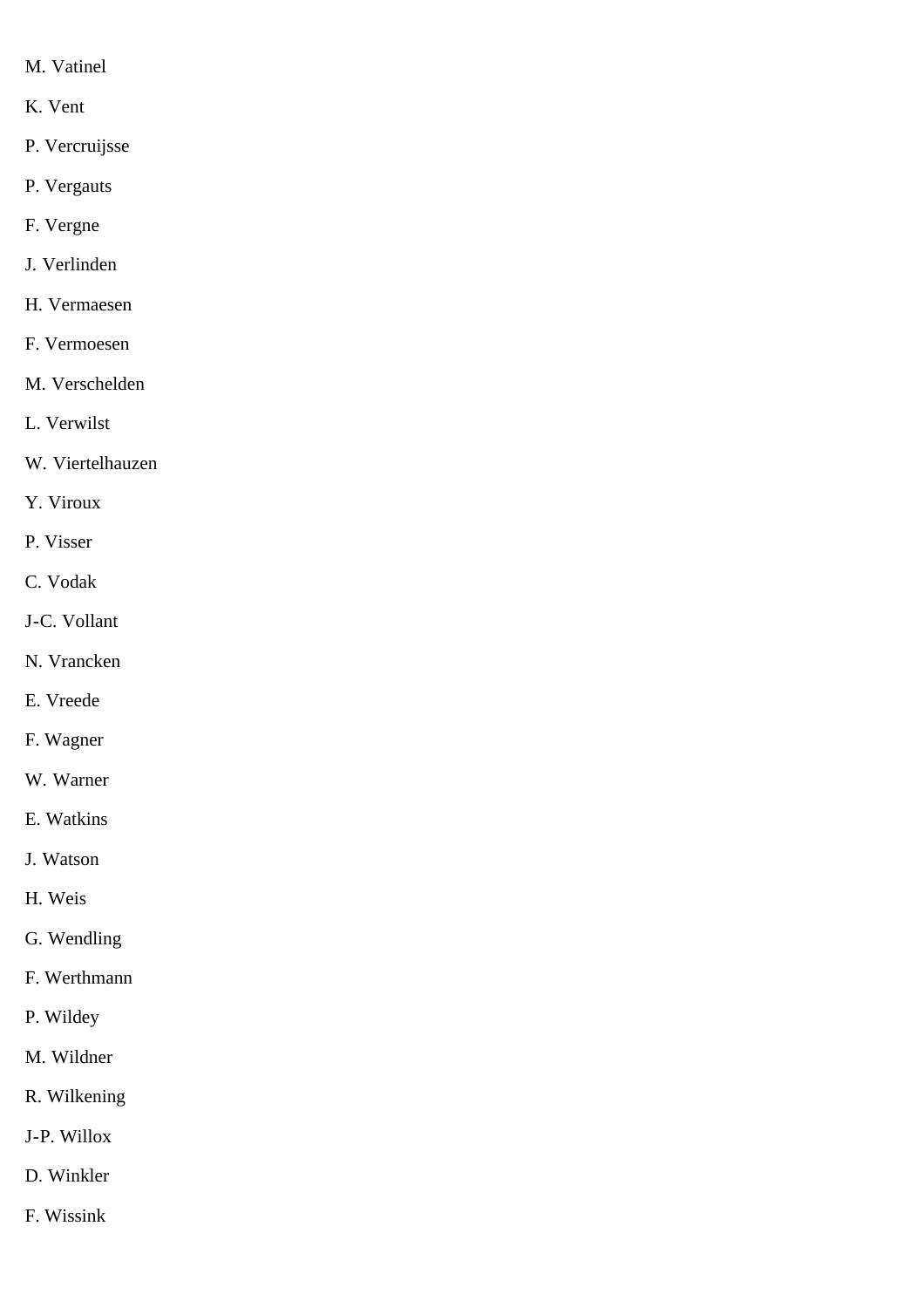- J. Wolynski
- P. Wood
- M. Woods
- R. Xhrouet
- D. Young
- J. Zabka
- H. Zandvliet
- W. Zieger
- J. Zipp
- R. Zöllner

Considering Article II, paragraph 5, of the Statute of the Tribunal and Articles 92 and 93 of the Staff Regulations governing officials of the Agency;

Having examined the written evidence and decided not to order oral proceedings, which none of the parties has applied for;

Considering that the facts of the case and the pleadings may be summed up as follows:

A. At its 62nd Session, on 7 July 1983, the Permanent Commission of the European Organisation for the Safety of Air Navigation decided to bring in by stages a 5 per cent differential between net pay at Eurocontrol and net pay in the European Communities.

At its 71st Session, on 7 July 1987, the Commission decided to make the first reduction by 0.7 per cent from 1 July 1986. It gave the decision its final approval on 12 November 1987. The application of that measure gave rise to complaints on which the Tribunal ruled in Judgment 1012 (in re Aelvoet No. 2 and others) of 23 January 1990. The ruling set aside "The pay slips issued by Eurocontrol before the Permanent Commission's decision of 12 November 1987 took effect ... insofar as they reduce staff pay by 0.7 per cent".

On 30 March 1988 the differential was raised to 0.85 and 1.25 per cent and again on 22 November 1988, at the Commission's 74th Session, to 1.53 per cent as from 1 July 1987. The Commission confirmed the increase to 1.53 at its 75th Session, on 4 July 1989. At the same session it decided to hold the differential at 1.53 per cent as from 1 July 1988 until fresh adjustment of cost-of-living weightings offered scope for a further increase in the differential.

The complainants are officials of Eurocontrol. On 6 April 1990 they filed internal "complaints" seeking the "quashing of cuts in their pay from 13 November 1987 to September 1989". Having got no answer from the Administration they filed the present complaints on 27 August 1990 against the implied decisions to reject their claims.

B. The complainants submit that even though they are challenging reductions in salary from 13 November 1987 to 30 September 1989 their complaints are receivable because Judgment 1012 is a new fact.

They could not in good faith have foreseen that the Tribunal would not rule on the claim in their earlier complaints to a declaration that any reduction was inherently unlawful. The breach of trust was therefore the greater in that when rejecting their internal "complaints" of September 1987 Eurocontrol never contended that the reduction lacked a basis in law because the Commission's decision was still provisional. Not until June 1989, when filing further submissions on those cases at the Tribunal's request, did the Organisation first put forward that plea.

The complainants put forward several pleas on the merits.

Eurocontrol has offended against the res judicata rule by not applying Judgment 1012 properly. After that judgment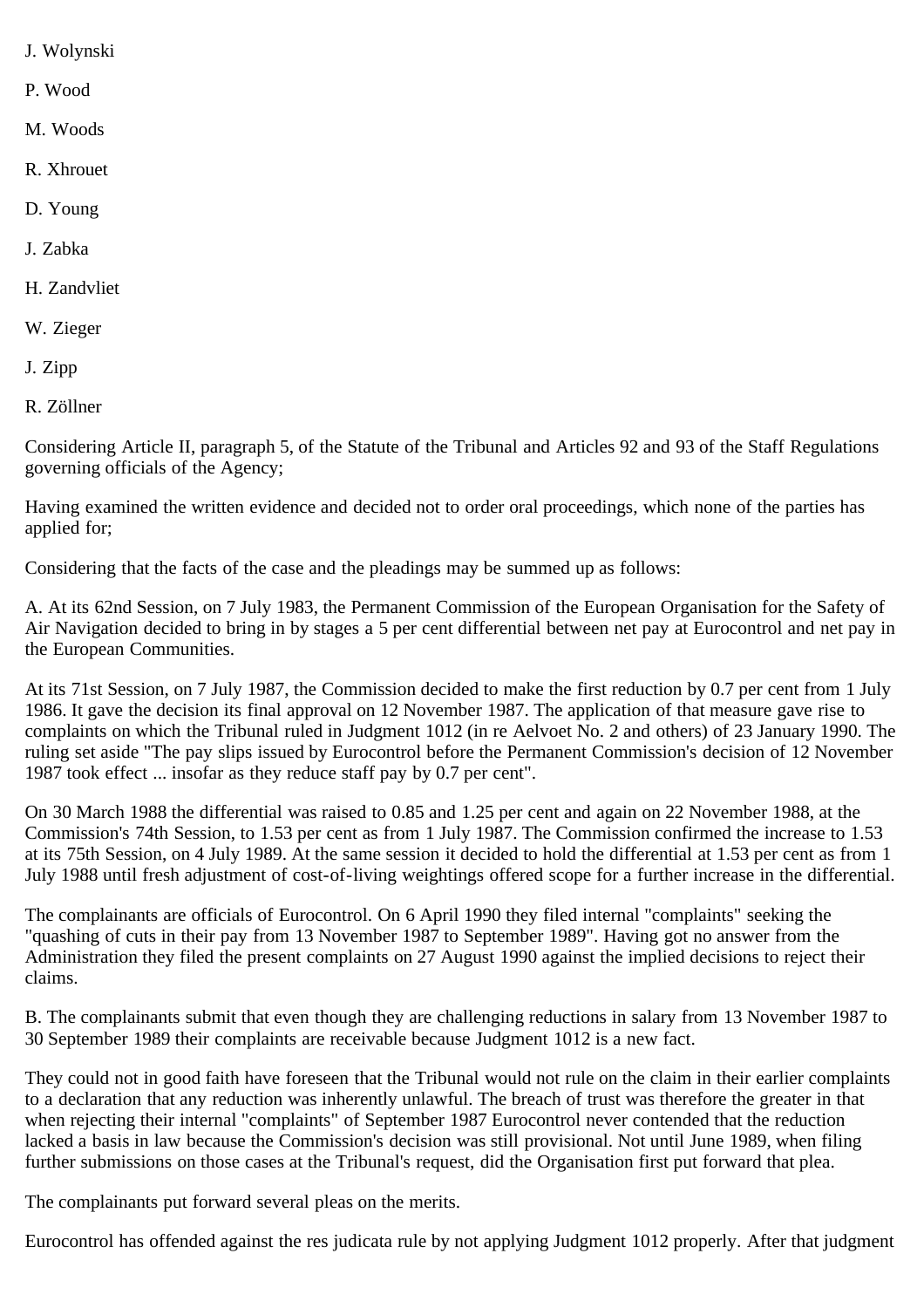it should have paid back not only the sums withheld between 1 July 1986 and 12 November 1987 on account of the 0.7 per cent reduction but also those withheld at higher rates of reduction. By going ahead with deductions from pay in circumstances like those in which it had made them from 1 July 1986 to 12 November 1987 Eurocontrol committed the same unlawful act the Tribunal had declared it guilty of in Judgment 1012. Every single decision on the different stages of the reduction was retroactive and so every reduction based on one of those decisions is unlawful.

Since some officials, for example at grade C5, were unaffected by the reduction, the breach of equal treatment is blatant.

The reductions were flawed in other ways as well: they were not substantiated; they were in breach of the rules on the reckoning of pay at Eurocontrol; they impaired acquired rights; and they were in breach of the trust the staff reasonably put in the Organisation.

The complainants believe that they are entitled to damages for the moral injury Eurocontrol's attitude caused them; the Organisation's policy of not answering their internal "complaints" offended against the spirit of adversarial procedure and set off a spate of litigation.

They ask the Tribunal to quash all the Director General's decisions applying the "Eurocontrol reductions" to pay from 13 November 1987 to September 1989, to order the refund with interest of all sums unlawfully withheld and to award them one franc in token damages for moral injury. They claim costs.

C. In its reply Eurocontrol objects that the complaints are time-barred and therefore irreceivable. Judgment 1012 is not a new fact that removes the bar. There was no excuse for not anticipating that the Tribunal might endorse the defendant's plea of irreceivability in its replies of 29 June 1988 to the complaints that Judgment 1012 ruled on. A judgment will set off a new time limit only where it brings to light some new fact unforeseeable at the time of filing the original case, not where, as in this instance, it rests on general principles of law.

Besides, if Judgment 1012 were treated as a new fact, so must be Judgment 963 of 27 June 1989, in which the Tribunal set aside the decision to "restrain" education expenses retroactively and in which Mr. Boland was an intervener. On that assumption the complainants should have filed their internal "complaints" within three months of 28 June 1989.

The Organisation's replies to the complainants' pleas on the merits are subsidiary.

It maintains that it did not offend against res judicata but executed Judgment 1012 in good faith; indeed it went further and granted the whole staff the sums the Tribunal had ordered it to pay for the period from 1 July 1986 to 30 November 1987.

Contrary to what the complainants allege, the "reductions" were set aside, not as such, but only insofar as they were retroactive.

The case law of the Court of Justice of the European Communities applies mutatis mutandis to Eurocontrol. In a judgment of 30 September 1986 (in re Ammann and others) the Court held that the method of adjusting pay retroactively was necessary and therefore lawful and that staff had no right to any rise in pay until the competent bodies had approved it and determined the amount. In this case retroactivity is the inevitable outcome of taking account of fluctuations in national pay and prices over a past period of time. Besides, pay at Eurocontrol has never actually fallen but has consistently risen: the rate of increase has just been lower than in the European Communities. But a decision to adjust pay in the Communities has no effect in Eurocontrol: its staff will be entitled to higher rates of pay only when the Permanent Commission has agreed and determined the amount.

Though there was indeed no restraint on the pay of some officials at grade C5, that was because Eurocontrol was complying with the principle, provided for in the Staff Regulations, of protection of their minimum livelihood. But that is of no help to the complainants' case since they are paid three or four times more than C5 staff.

Their other allegations of flaws are also unsound. The reduction was warranted by changes in Eurocontrol's functions, by the policy of having more frequent exchanges of staff with national administrations and by the need to cut the costs of services to States and others; it was not in breach of any legal rule; the case is about adjusting pay, not an acquired right to pay; and the notion of trust is immaterial.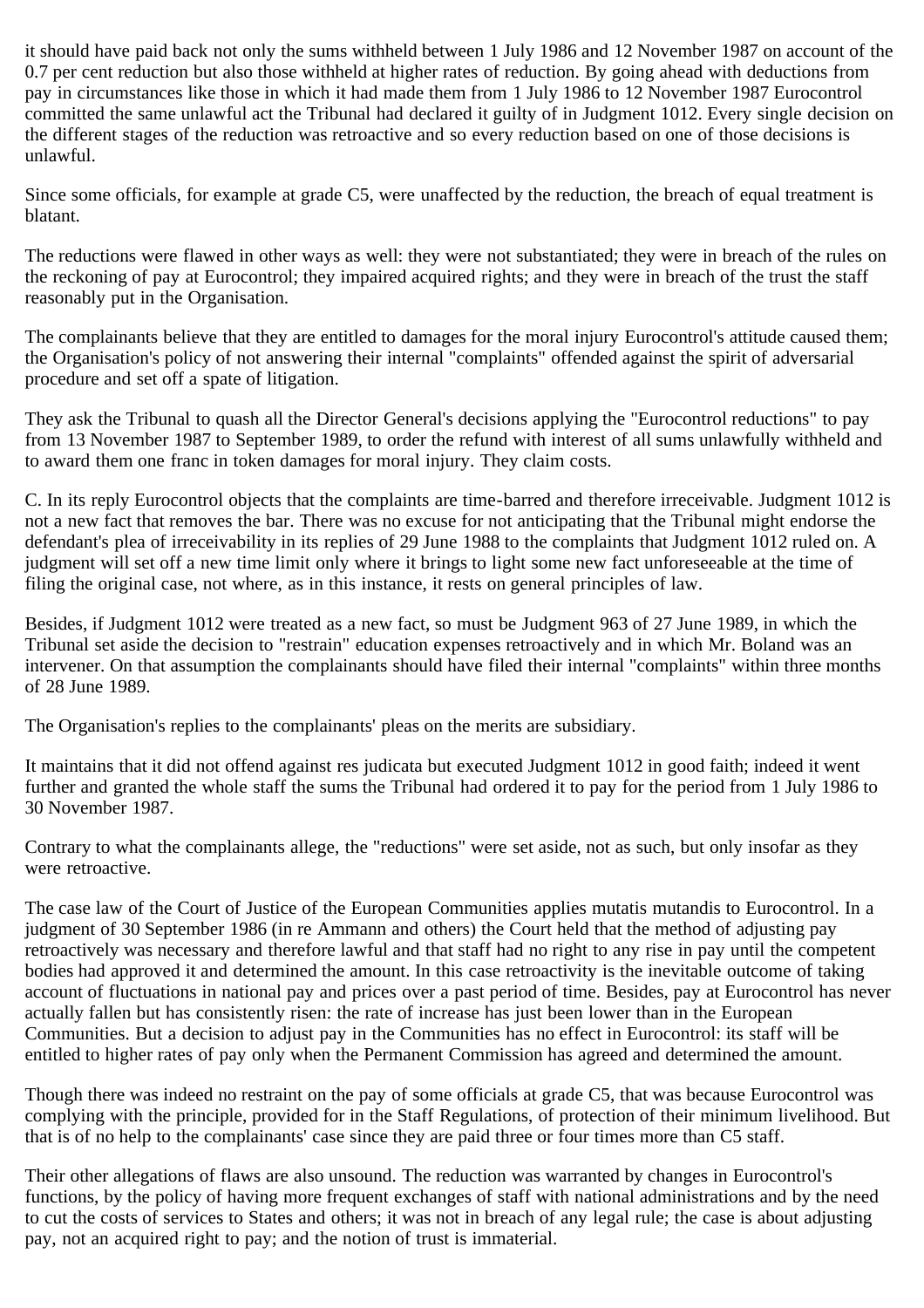It is not the complainants but the Organisation that has suffered both moral and indeed material injury because of the volume of litigation.

D. In their rejoinder the complainants maintain that not until 13 June 1989 did Eurocontrol first object to the receivability of the cases ruled on in Judgment 1012 on the grounds that the Commission's decision was provisional. So the complaints they filed against the implied decisions to reject their claims are receivable. They point out that the Organisation has yet again failed to explain to staff what means of redress were available.

They answer each of the defendant's pleas on the merits. In particular they observe that since the very beginning it has been Eurocontrol's practice to maintain parity in net pay with the European Communities. Most of the staff are performing the same duties as before and the Organisation's budget is on the increase. They also take up a plea advanced in several other complaints, namely that the retroactive revision as from 1981 of the cost-of-living weightings ought to have cancelled the reductions.

E. In its surrejoinder the Organisation maintains its earlier objections to the receivability of the complaints. It contends that the complainants may not plead ignorance of the internal means of redress available to them, since Articles 92 and 93 of the Staff Regulations - a copy of which is given to everyone on recruitment - are quite explicit on the subject.

Eurocontrol enlarges on its arguments on the merits.

## CONSIDERATIONS:

1. The complainants, who are on the staff of Eurocontrol, seek the quashing of all the decisions which the Director General took to apply the so-called "Eurocontrol reduction" to their pay after 12 November 1987: see Judgment 1012 (in re Aelvoet No. 2 and others). They want repayment of the sums wrongfully withheld up to September 1989, plus interest, and awards of moral damages and costs.

2. They observe that in that earlier case, which they were party to, the Tribunal declined to rule on the lawfulness of the reductions, as they had asked; instead of entertaining their main claims it ruled only on the provisional and retroactive force of the impugned decisions in the light of a plea the Organisation had not entered until filing its surrejoinder.

3. They therefore submit that Judgment 1012 is of relevance to their case in two ways. First, its authority as res judicata applies to all later increases in the rate of reduction which were put into effect in the circumstances set out in the judgment, under 7. Secondly, the time limits for filing a complaint were suspended throughout the proceedings that culminated in that judgment. The judgment is a "new fact" which, in the complainants' submission, enables them to raise again the issues which the Tribunal declined their former invitation to rule on.

4. Judgment 1012, which was published on 23 January 1990, prompted the complainants to lodge new internal appeals on 6 April 1990 for the purpose of obtaining the reversal of decisions to withhold sums from their pay after 12 November 1987 at successive rates of 0.7, 0.85, 1.25 and 1.53 per cent. Having got no answer, they filed the present complaints on 27 August 1990. There are 516 applications to intervene.

5. Eurocontrol submits that the complaints are not receivable.

The complaints are challenging pay slips, of which the latest date back to September 1989, and they were filed on 27 August 1990, long after the time limits had expired.

Judgment 1012, which the complainants cite, ruled on the lawfulness of pay slips issued to several staff members before the Permanent Commission took its decision of 12 November 1987.

That judgment is final and has the authority of res judicata, including the ruling in it that certain claims are irreceivable. On no account may it be treated as a new fact setting off a new time limit for filing a complaint.

The complaints are therefore irreceivable.

DECISION: